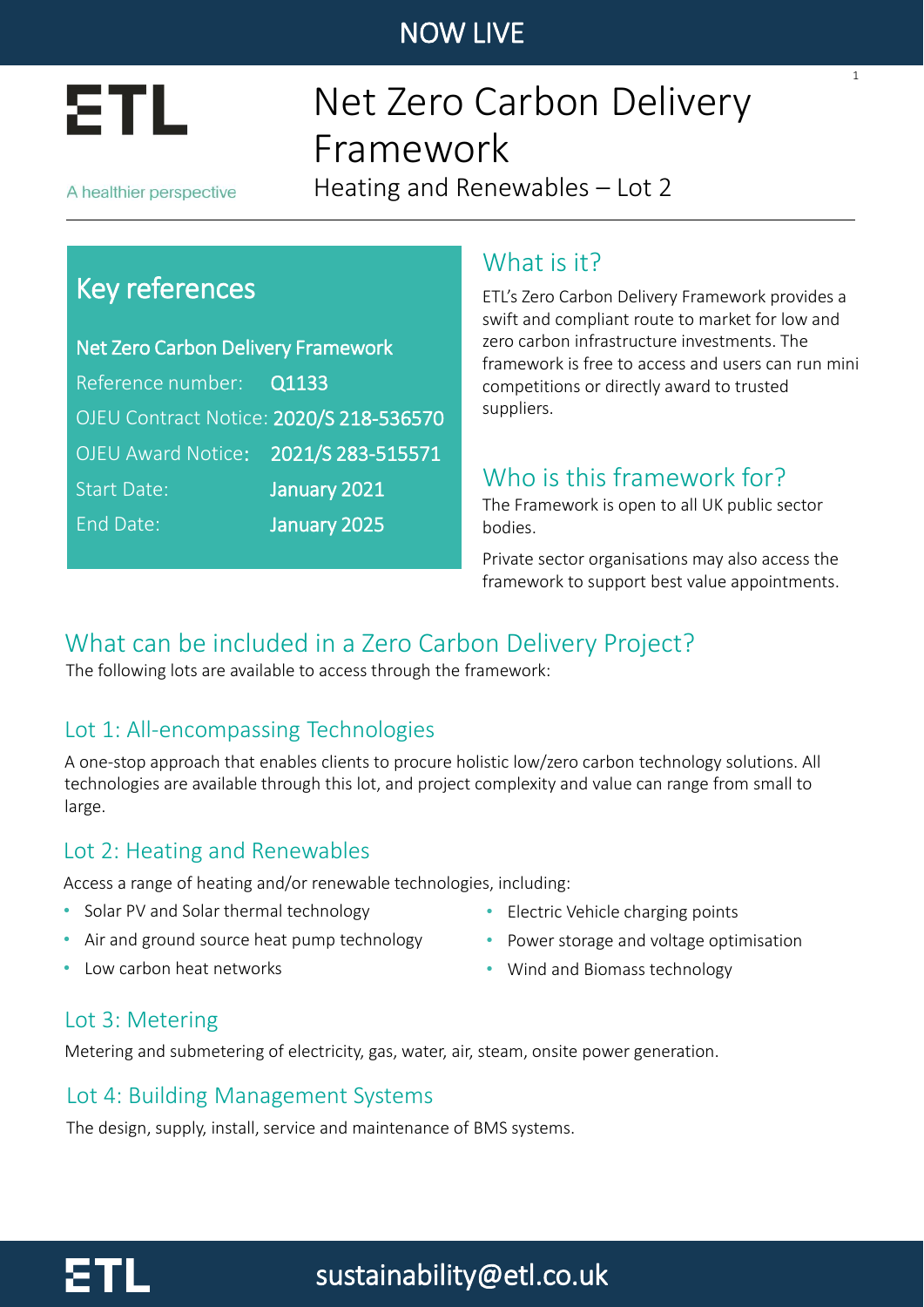

## Net Zero Carbon Delivery Framework

A healthier perspective

Heating and Renewables

sustainability@etl.co.uk



ETL's Net Zero Carbon Delivery Framework fosters flexibility to enable clients to shape projects to specific requirements.

 $\overline{2}$ 

Built on a strong foundation of project experience, ETL's procurement frameworks deliver:

- Value for money
- Speed to savings
- Zero carbon technologies
- Efficient use of public funds
- Legal and procurement compliance
- **Accountability**
- Transparent and fair selection of suppliers
- End-to-end support from the ETL team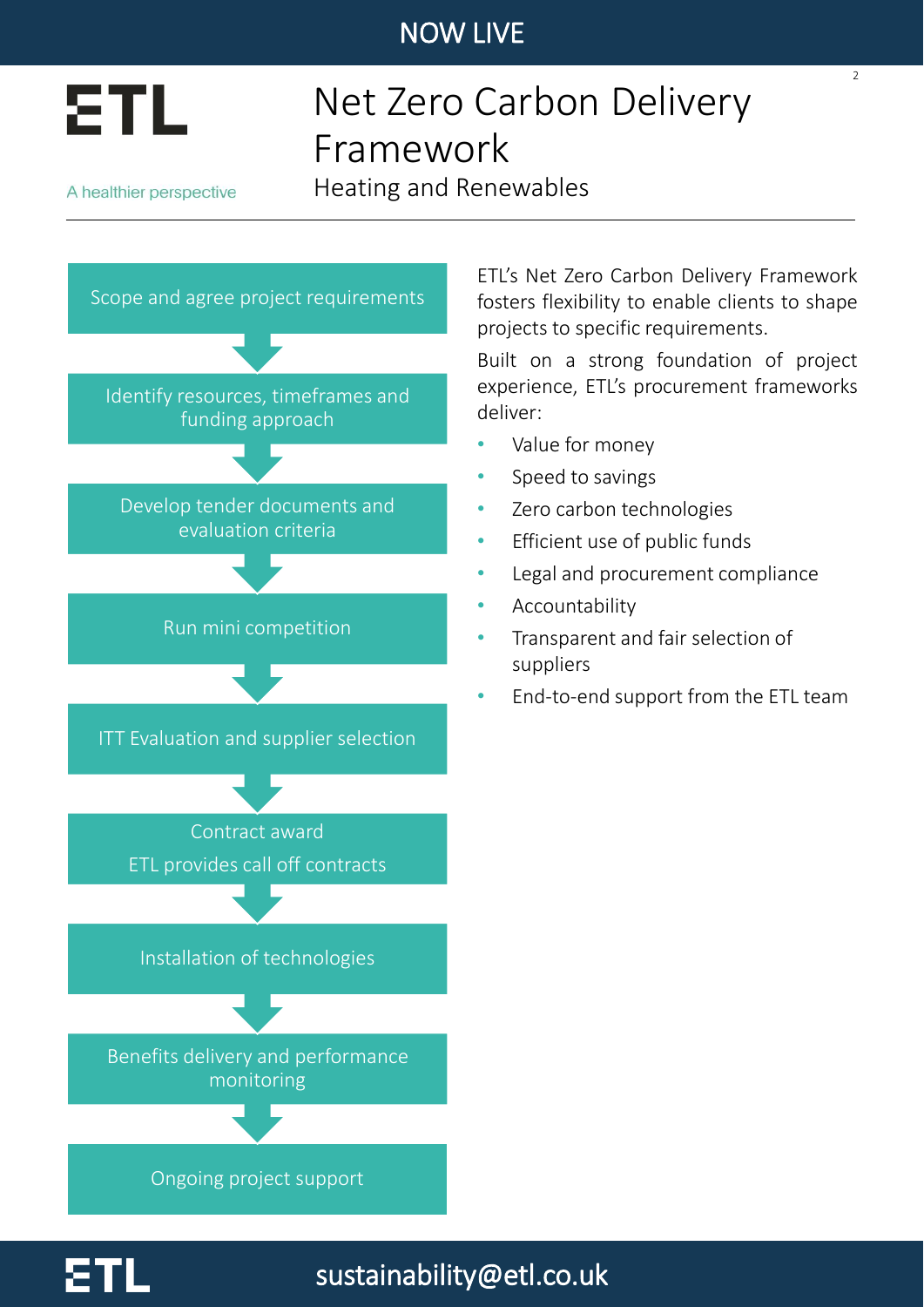

## Net Zero Carbon Delivery Framework

A healthier perspective

Heating and Renewables

## Our trusted supply chain:



## What technologies and services do they provide?

#### End-to-end services package available:

- Design
- Supply
- Installation
- Operation and optimisation
- Maintenance
- Monitoring and metering
- Decommissioning
- Suitability and technical surveys
- Integration with other technologies e.g. EV charging, battery storage
- Integration with systems in place
- Upgrades of existing technology

#### Additional support available:

- Grid connection applications
- Planning applications
- Finance schemes applications
- Funding arrangement support
- Data collection, management, analysis, visualisation and reporting services
- Business case development

#### **Technologies**

- Solar PV
- Solar thermal
- Low carbon heat networks
- Hydrogen fuel cells
- Air source heat pumps
- Ground source heat pumps
- Water source heat pumps
- Biomass systems
- Wind renewable energy
- Tidal renewable energy
- Renewable energy other



## sustainability@etl.co.uk

## 0203 976 3000

3